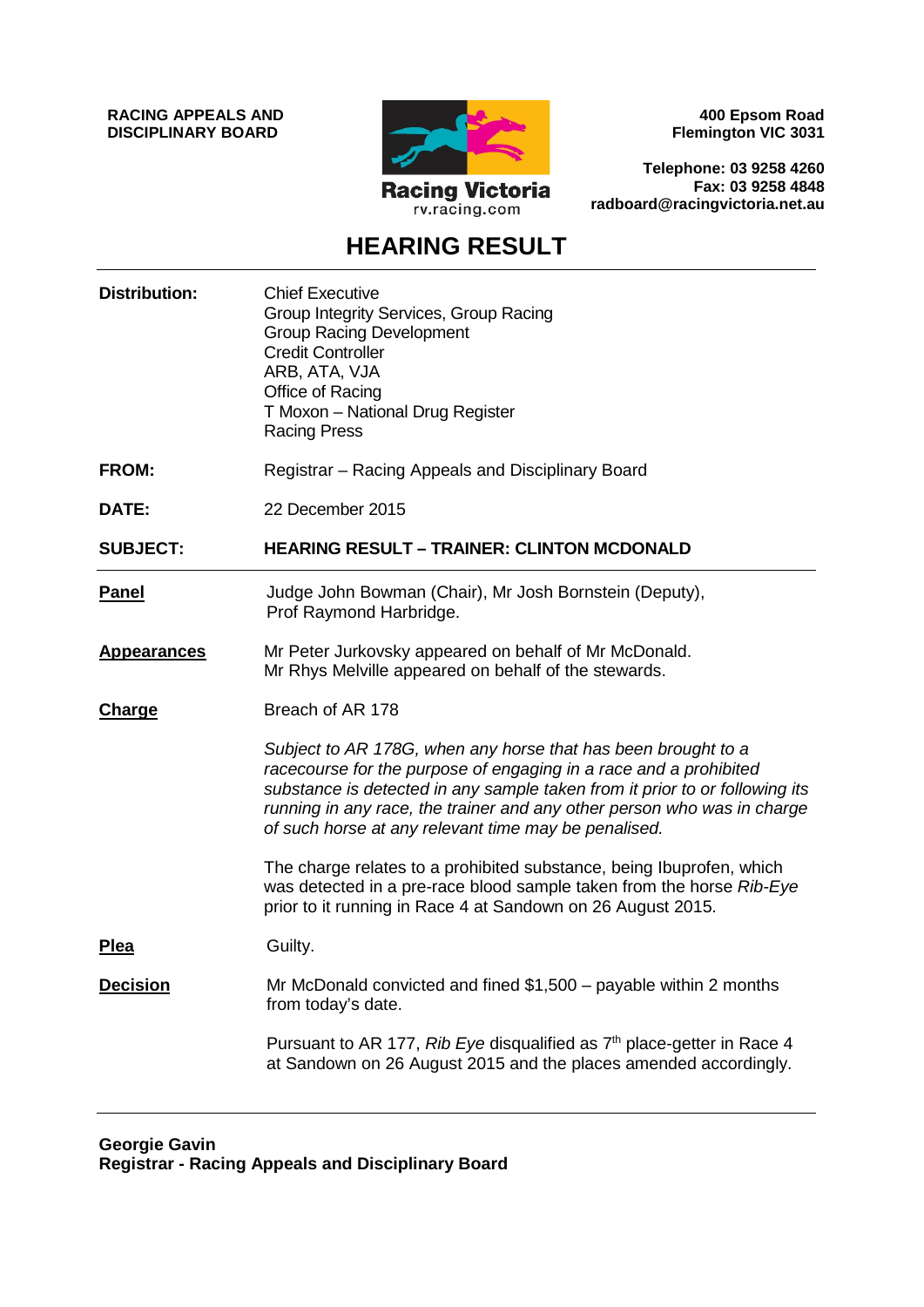# **TRANSCRIPT OF PROCEEDINGS**

#### **RACING APPEALS AND DISCIPLINARY BOARD**

\_\_\_\_\_\_\_\_\_\_\_\_\_\_\_\_\_\_\_\_\_\_\_\_\_\_\_\_\_\_\_\_\_\_\_\_\_\_\_\_\_\_\_\_\_\_\_\_\_\_\_\_\_\_\_\_\_\_\_\_\_\_\_

#### **HIS HONOUR JUDGE J. BOWMAN, Chairman MR J. BORNSTEIN, Deputy Chairman PROF R. HARBRIDGE**

### **TRAINER: CLINTON McDONALD**

#### **MELBOURNE**

#### **TUESDAY, 22 DECEMBER 2015**

MR R. MELVILLE appeared on behalf of the RVL Stewards

MR P. JURKOVSKY appeared on behalf of Mr C. McDonald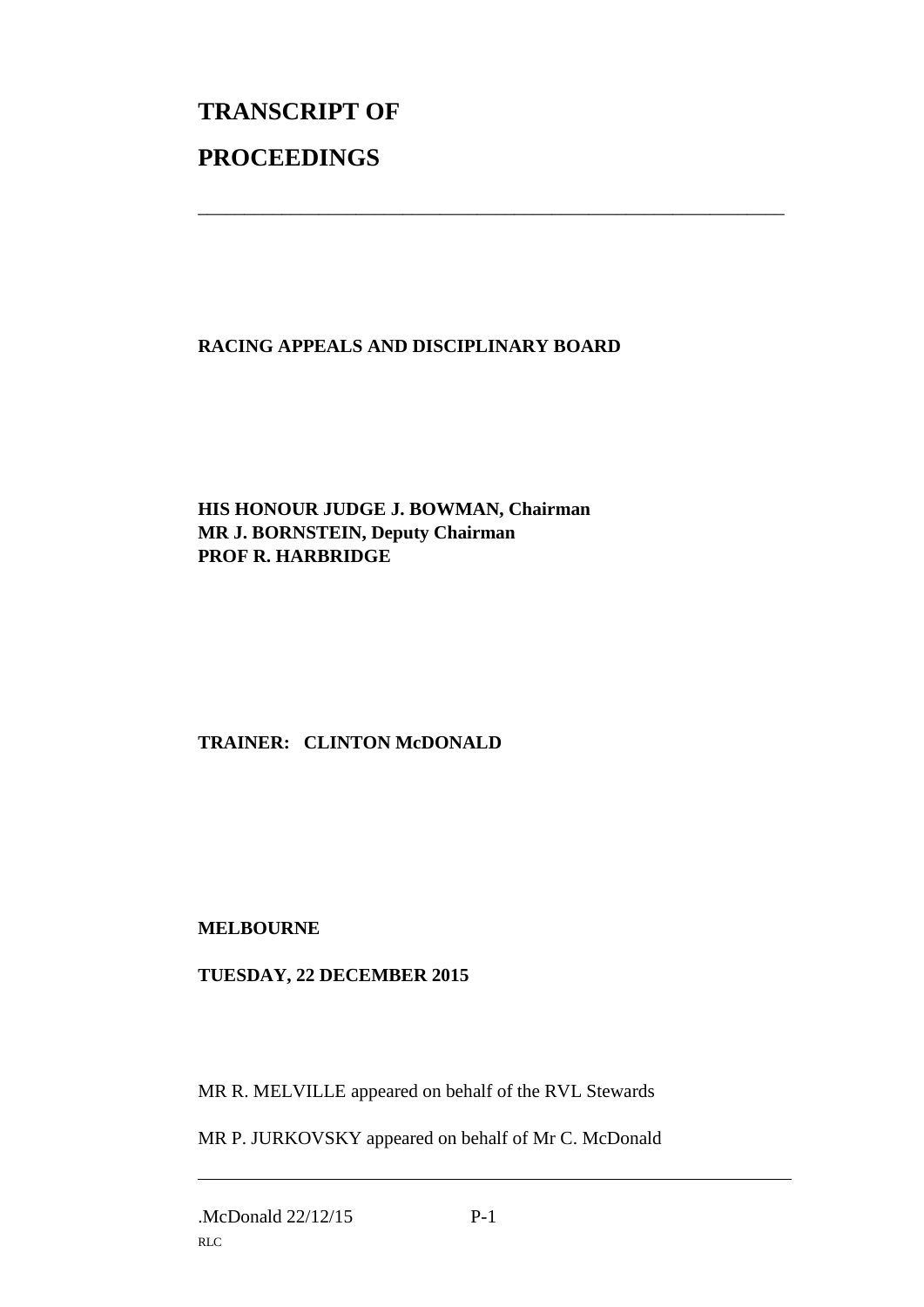CHAIRMAN: Mr Clinton McDonald has pleaded guilty to a breach of Australian Rule 178G, in that on 26 August 2015, the horse Rib Eye, trained by him, was entered for and ran in a 1200-metre event at Sandown where it was unplaced. The pre-race blood sample revealed the presence of a prohibited substance, ibuprofen. The horse had suffered from tendon problems and had been at the property of Mr Lee Evison for a period of approximately three months where it had been treated regularly with ibuprofen. The real problem then concerned a withholding period. Mr McDonald, having made some inquiries, thought that a 14 to 15-day withholding period was warranted. In fact the horse did not run for approximately 28 days.

There is no argument but that strict liability applies. Mr McDonald has pleaded guilty and has cooperated with the stewards. We also accept that he has been working hard over the past year to cover the sad loss of his father. Further, we accept that Mr McDonald has taken the matter seriously and has engaged legal representation, namely Mr Jurkovsky. Mr McDonald does have a prior conviction in respect of prohibited substances, this being in relation to four horses in 2009 and he was fined a total of \$14,000.

As stated, strict liability applies. Also, an elective sample could have been taken. We are of the view that a fine is warranted. Mr Jurkovsky has argued that such fine should be at the lower end of the scale. We are of the view that this is a case with some differences from that of Mr Archie Alexander who was fined \$500 and, for that matter, in the case of Mr Symon Wilde, who was fined \$8000.